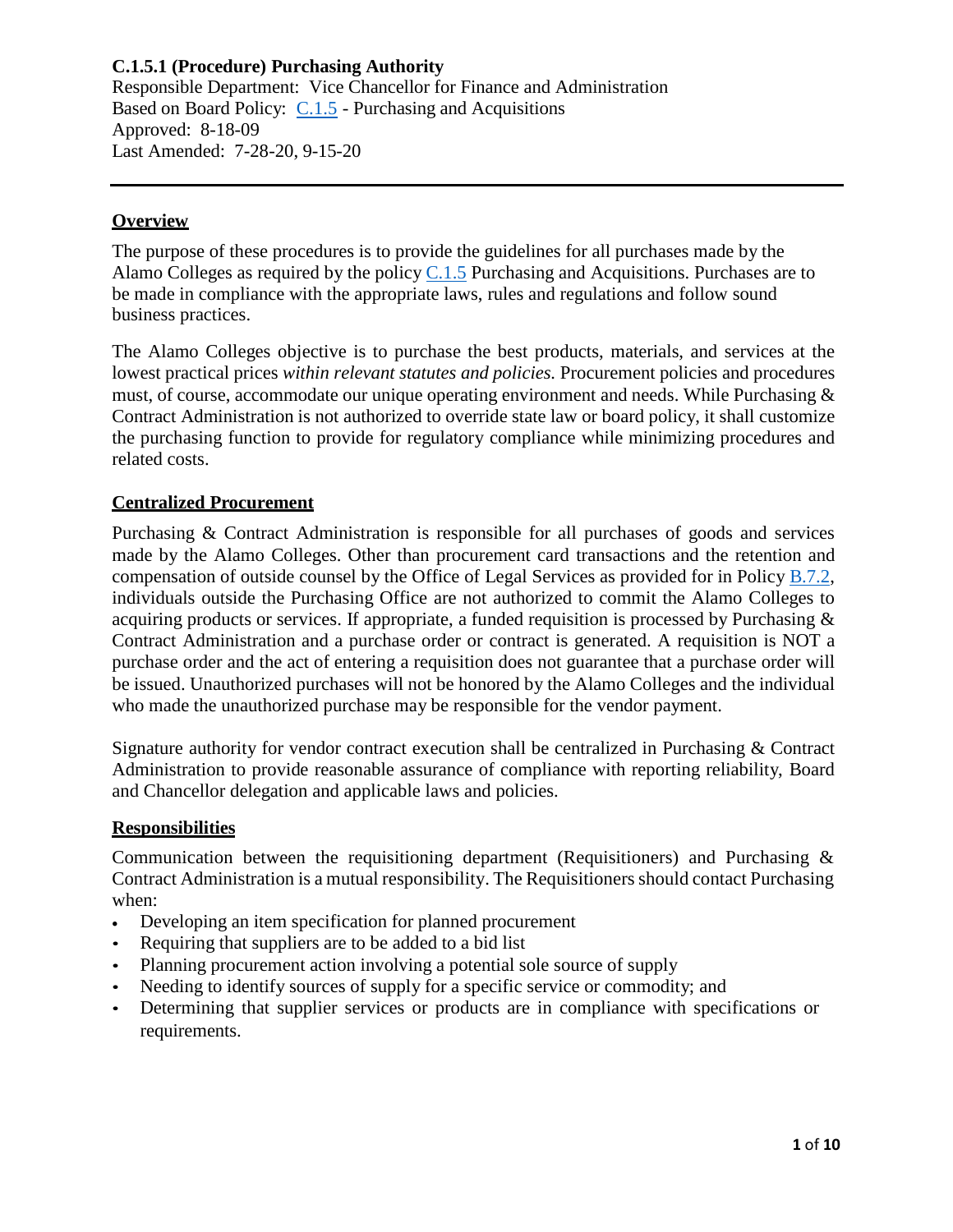Responsible Department: Vice Chancellor for Finance and Administration Based on Board Policy: [C.1.5](https://www.alamo.edu/siteassets/district/about-us/leadership/board-of-trustees/policies-pdfs/section-c/c.1.5-policy.pdf) - Purchasing and Acquisitions Approved: 8-18-09 Last Amended: 7-28-20, 9-15-20

Purchasing & Contract Administration is responsible for providing the business skills and coordinating, when necessary, appropriate technical skills required to purchase all goods and services, supplies, or equipment, including:

- Reviewing departmental requisitions for accuracy and completeness of specifications and determining the proper procurement procedure
- Negotiating, and processing all vendor agreements, (including, without limitation, licenses) and purchase orders
- Processing official solicitations and issuing resultant vendor agreements or purchase orders
- Developing and maintaining accurate and up-to-date information on sources of materials, services and equipment
- Identifying alternative sources of supply
- Communicating with colleges and DSO units to stay current with planned needs
- Providing acceptable terms and conditions for procurement
- Defining, maintaining and providing access to processes and records to support established objectives
- Assisting Requisitioners in developing specifications and requirements
- Assisting Requisitioners with information about sources of supply
- Managing quotation requests and the bid process
- Communicating with suppliers during the purchasing process
- Updating the Requisitioners with information relative to price, quality, and delivery of a requisitioned item during the purchasing process; and
- Maintaining all information, including notes, reports and correspondence between suppliers and Requisitioners, pertaining to the purchase.

# **Purchase Requisitions**

Purchase Requisitions are used for the procurement of all supplies, equipment and services not purchased using the procurement card, other than payment of outside counsel fees. Purchasing & Contract Administration requires the use of a fully funded purchase requisition. The necessity for Requisitioners to pre-plan supplies and equipment needs cannot be over-emphasized. The time required for issuing an order and securing delivery may vary.

# **Delegation of Purchasing Authority**

The Board of Trustees has delegated authority to Purchasing & Contract Administration to award purchase orders and contracts up to \$100,000 in any 12-month period, subject to full compliance with all applicable Texas state procurement laws, Board policies, Alamo College procedures and any applicable grant or other funding requirements. Texas Government Code § 2252.908 requires all non-interlocal vendors to file with, and Purchasing and Contract Administration to acknowledge with, the Texas Ethics Commission, a state form of disclosure of interested parties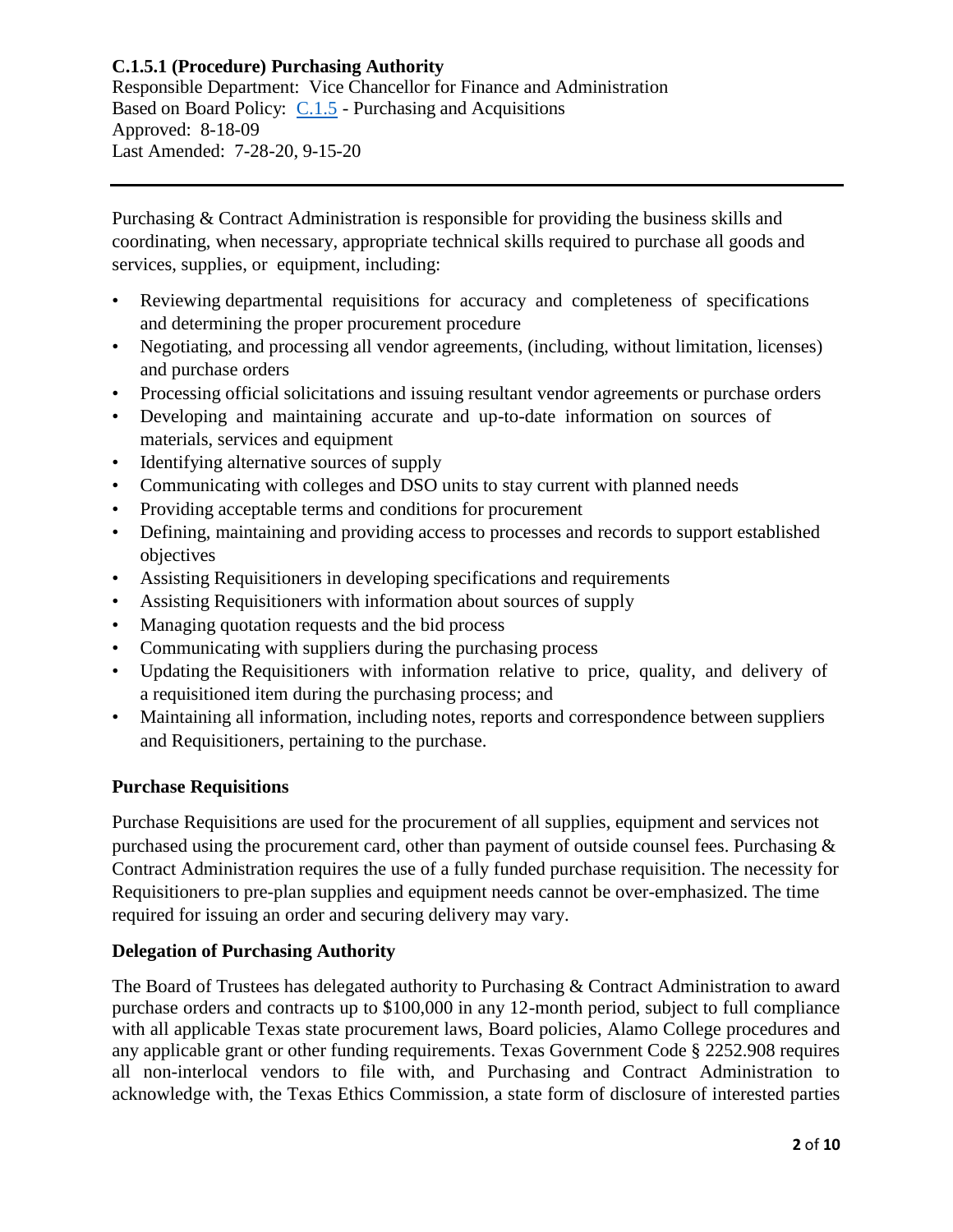Responsible Department: Vice Chancellor for Finance and Administration Based on Board Policy: [C.1.5](https://www.alamo.edu/siteassets/district/about-us/leadership/board-of-trustees/policies-pdfs/section-c/c.1.5-policy.pdf) - Purchasing and Acquisitions Approved: 8-18-09 Last Amended: 7-28-20, 9-15-20

for any acquisition transaction requiring Board approval or exceeding \$1,000,000 in value before entering into a contract. Purchasing & Contract Administration personnel and the Requisitioner are responsible for understanding and complying with these procedures. Any situation requiring exception to or variation from these procedures should be brought to the attention of Purchasing & Contract Administration.

### **Formal Competitive Procurement Process**

All vendors responding to competitive procurement opportunities using the Competitive Sealed Proposal (CSP) or the Sealed Bid methods shall send responses in sealed envelopes, plainly marked with the name and identifying number of the procurement opportunity and the time of opening of the responses. The bids/proposal responses are open publicly at which time any interested party is welcome to attend. The Alamo Colleges shall not consider proposal/bid responses received after the time specified (deadline). After the bid/proposal due date, Purchasing & Contract Administration coordinates and supervises a process to evaluate and recommend an award be made by the Board of Trustees.

# **Informal Competitive Procurement Process**

Requisitioners should first contact Purchasing & Contract Administration to determine if a contract is already in place for meeting requirements and before issuing a Purchase Requisition for most goods and services. If there is no contract, Purchasing & Contract Administration may informally solicit quotes from vendors for purchases of less than \$50,000 in the aggregate for any 12-month period.

It is a good business practice to make purchases based on a best value assessment of a quote (taking into account a variety of factors in addition to price, such as delivery capabilities, quality, past performance, training, reporting capabilities, compliance with specifications/requirements, financial stability, etc.). The award will be made to the responsive and responsible bidder that offers the best combination of all of such factors as are specified. Purchasing & Contract Administration works with the Requisitioner to assess the total planned spend (estimated total value of the contract for any 12-month period).

Working together, Requisitioners and Purchasing & Contract Administration will uphold the minimum SMWVBE solicitations and quote requirements during the procurement process. A minimum quote requirement of two SMWVBEs is established for purchases that are subject to the Informal Competitive Procurement Process, and have a demonstrated availability of SMWVBEs to perform the work.

# **Expedited Process for Low-Risk Service Contracts for Less Than \$10,000**

Current policy and procedure requires that Purchasing and Contract Administration sign all vendor transaction agreements, subject to discretionary delegation.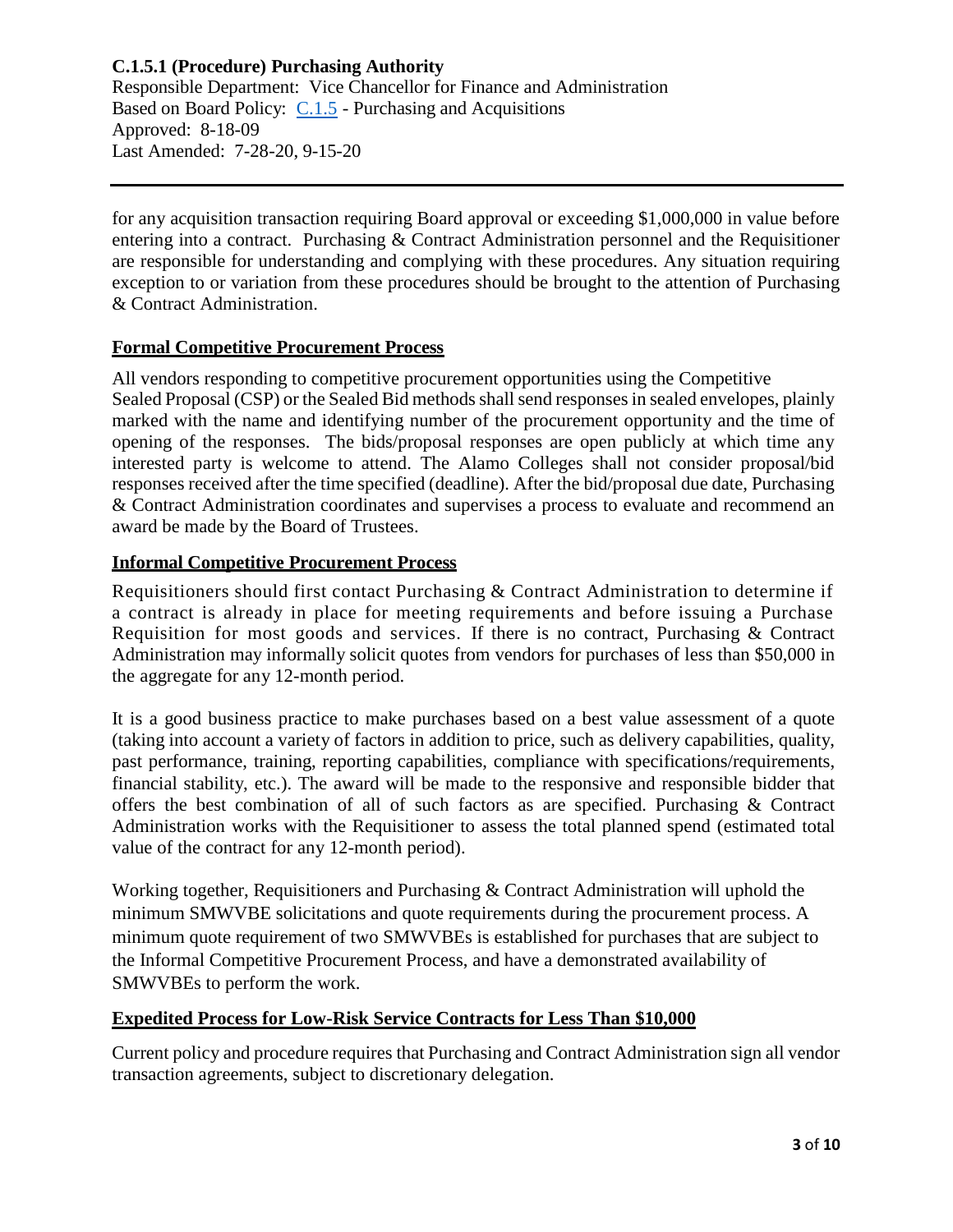Responsible Department: Vice Chancellor for Finance and Administration Based on Board Policy: [C.1.5](https://www.alamo.edu/siteassets/district/about-us/leadership/board-of-trustees/policies-pdfs/section-c/c.1.5-policy.pdf) - Purchasing and Acquisitions Approved: 8-18-09 Last Amended: 7-28-20, 9-15-20

Risk Management and Legal Services recognize a category of service provider whose services are not expected to present sufficient risk to require insurance to do business with Alamo Colleges. Eligibility for the use of the attached Services Agreement Form - Low Risk Individual, which does not require insurance, is described in its cover sheet.

Purchasing and Contract Administration hereby delegates to College Presidents and Vice-Presidents for College Services its authority to sign the Services Agreement Form - Individual Low Risk to contract for eligible services for a price not exceeding \$10,000. No individualized price evaluation or additional price quotes are required.

You should first determine eligibility of the transaction to use the form agreement, and then complete it, including its Exhibits A (for transaction details) and B (to qualify the services provider as an independent contractor rather than a part-time employee). Any provider-supplied additional terms require Legal review. The provider should next sign and return the completed agreement, after which the delegated Alamo Colleges signer should counter-sign, enabling the provider to proceed with the delivery.

Once delivery is completed and the service is accepted, you are to proceed with payment processing using either a Purchase Order or PCard. When processing using a Purchase Order, submit a signed copy of the agreement with the Purchase Requisition (marked "Confirming Order") to Purchasing & Contract Administration. Allow at least four business days for Purchase Order processing. When using the PCard, make the payment and send a signed copy of the agreement with the PCard Expense Report.

Following the directions provided is important. Sending completed agreements to Purchasing allows for management of purchasing statute compliance. Completing Exhibit B reduces exposure to significant tax penalties for incorrect classification of service providers as independent contractors. Ineligible use of the Services Agreement Form Low-Risk Individual reduces the effectiveness of Alamo Colleges' risk management policies. Failure to use an Alamo Colleges form of agreement for PCard transactions exposes Alamo Colleges to self-serving terms and conditions imposed by vendors. Compliance will ultimately be audited. Coordinate with Purchasing (for any extensions, amendments or subsequent agreements with the same vendor within any 12-month period), Human Resources, and the Office of Legal Services, as appropriate, to ensure compliance.

### **State and Cooperative Purchases**

Vendor contracts awarded through approved federal, state or cooperative purchasing agreements are a statutorily approved alternative to competitively procured vendor contracts. Only the following such contract purchases require prior Board approval:

a. Purchases valued at \$100,000 or more in any 12-month period that will result in additional gross square footage (permanent or otherwise) that will require cleaning and maintaining, and have at least two utilities present;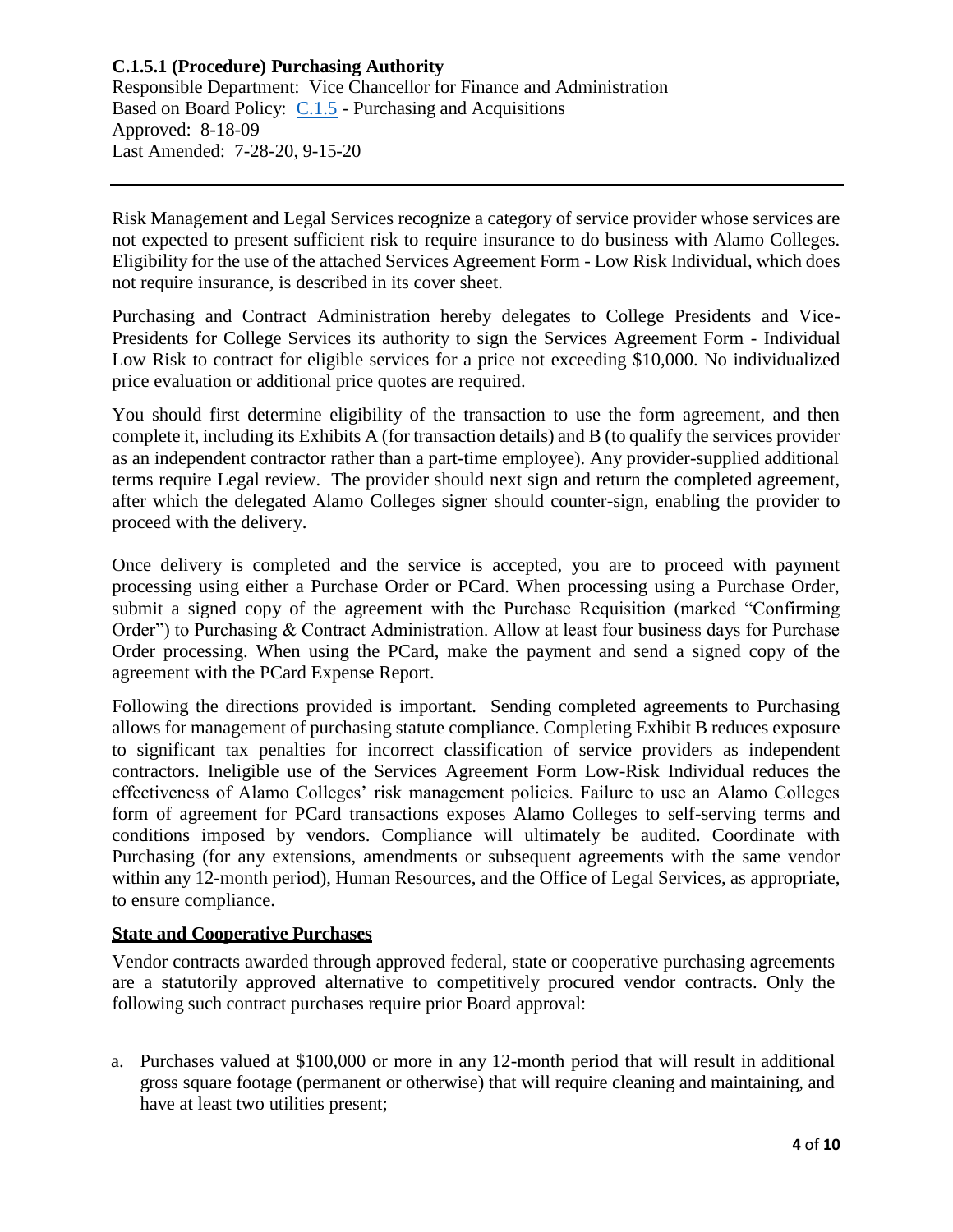Responsible Department: Vice Chancellor for Finance and Administration Based on Board Policy: [C.1.5](https://www.alamo.edu/siteassets/district/about-us/leadership/board-of-trustees/policies-pdfs/section-c/c.1.5-policy.pdf) - Purchasing and Acquisitions Approved: 8-18-09 Last Amended: 7-28-20, 9-15-20

b. Purchases valued at \$100,000 or more in any 12-month period that in the judgment of the Chancellor or Purchasing & Contract Administration would commit the College District or one of the colleges to an entirely new technology that would be pervasive for subsequent years.

For any cooperative purchasing contract valued at \$25,000 or more, Purchasing & Contract Administration shall document any contract-related fee, including any management fee. At least annually, Purchasing & Contract Administration shall present a written report regarding these contract-related fees, including any management fees, to the Board of Trustees at a properly posted open meeting.

### **Rules for Receipt of Electronic Bids or Proposals**

The Alamo Colleges District Board of Trustees hereby adopts the following rules for the solicitation and processing of electronic bids and proposals pursuant to Texas Education Code Section 44.0313. An electronic solicitation is not required to be physically sealed as with those submitted in person or delivered by mail or by common carrier, provided that the electronic bids or proposals remain effectively unopened until the time identified within the solicitation.

The Colleges District will adhere to the following rules based on best practices:

- Purchasing and Contract Administration will allow for the receipt of paper bids and proposals so that no vendors are eliminated from the process.
- Purchasing and Contract Administration will provide a vendor-accessible computer station to allow vendors without internet access or computers to respond to solicitations online.
- Purchasing and Contract Administration will purchase and install electronic bidding software with at least the following features:
	- o College District users and vendors will be restricted from accessing the system except through a unique user account and password.
	- o Individual user passwords will be stored in a manner that cannot be accessed by any other user, and the College District system administrator will only be able to reset the password through a system-generated program based on a user request to reset a password.
	- o All data transmitted between the College District and vendors will be encrypted using standard security technology.
	- o All actions within the system can be audited for actions taken by any user.
	- o All solicitation responses will be electronically sealed in an electronic lockbox and not accessible to any user other than the initiating vendor.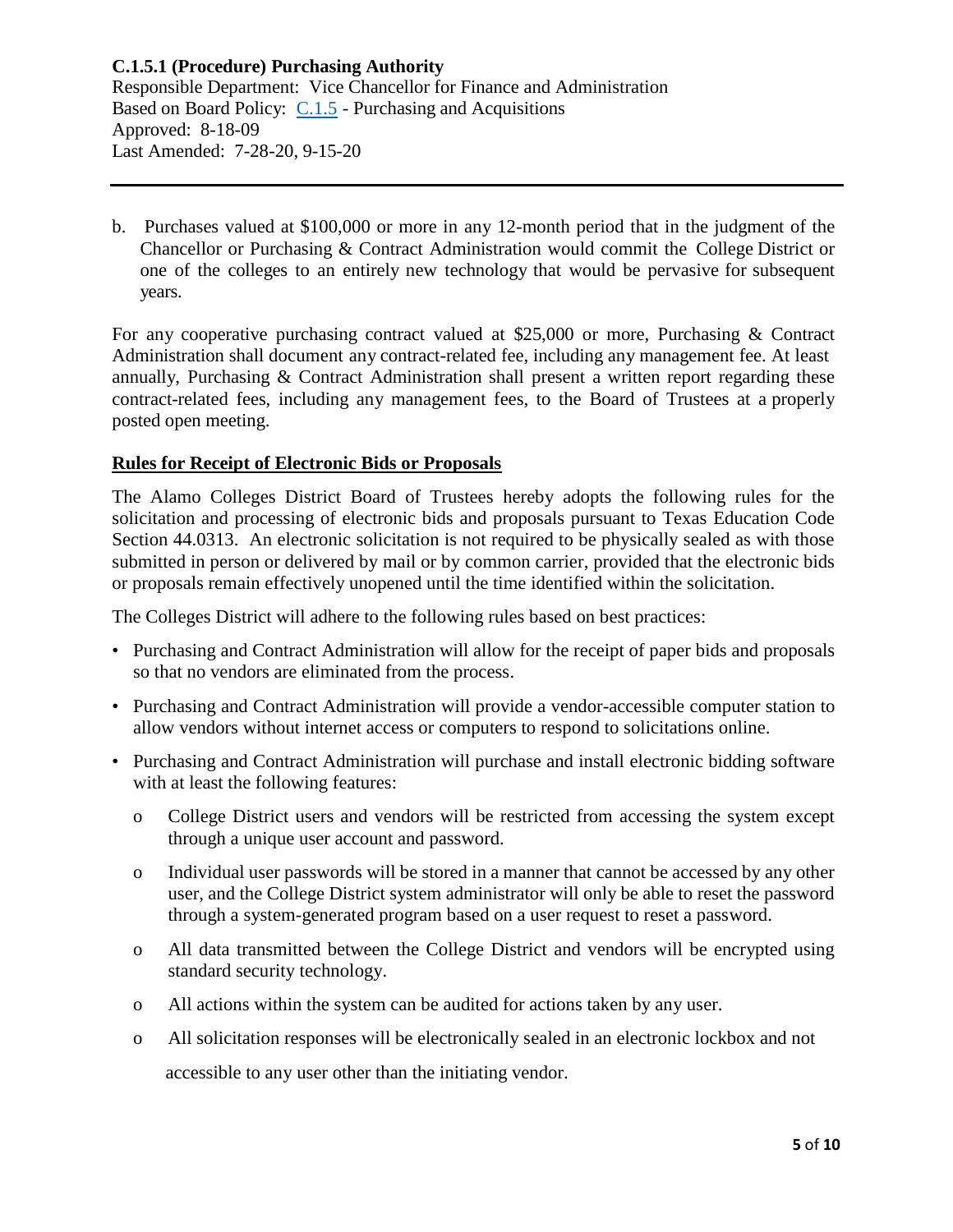Responsible Department: Vice Chancellor for Finance and Administration Based on Board Policy: [C.1.5](https://www.alamo.edu/siteassets/district/about-us/leadership/board-of-trustees/policies-pdfs/section-c/c.1.5-policy.pdf) - Purchasing and Acquisitions Approved: 8-18-09 Last Amended: 7-28-20, 9-15-20

- o The system will document, at a minimum, the date and time the vendor response was received by the system.
- o The system will not allow for any late bids after the closing date and time.
- o The system will allow bids to be electronically unsealed only by authorized College District staff.
- o The system will retain electronic copies of the vendors' responses for at least the minimum time period required by the State of Texas records retention schedule.

Purchasing and Contract Administration shall solicit bids, proposal and qualifications consistent with requirements of law, including newspaper and electronic publication and electronic solicitation. Purchasing and Contract Administration shall maintain an electronic list of potential vendors open to all interested qualified vendors for reference by internal customers and others.

### **Purchase Approval Authority**

The Approval Authority Schedule establishes the authority that is required to approve each purchase requisition, and to approve procurement of goods and services at different dollar thresholds.

The purchase of goods and services must adhere to the Purchasing Policy. The Approval Authority Schedule for procurement initiated by the Requisitioner is a pre-established hierarchy of approvals in the financial system and is dependent on the total dollar spending unless otherwise delegated.

| Procurement Value \$ | Approval Authority                                                     |
|----------------------|------------------------------------------------------------------------|
| $ 1 - 5,000 $        | Manager, Department Head, Chair or equivalent, or higher               |
| $5,001 - 50,000$     | Vice President College Services or Associate Vice-Chancellor or higher |
| $ 50,001 -$ up       | College President, Vice Chancellor, General Counsel or higher          |

# **Conflict of Interest**

# *Prohibition Against Employees Providing Goods or Services*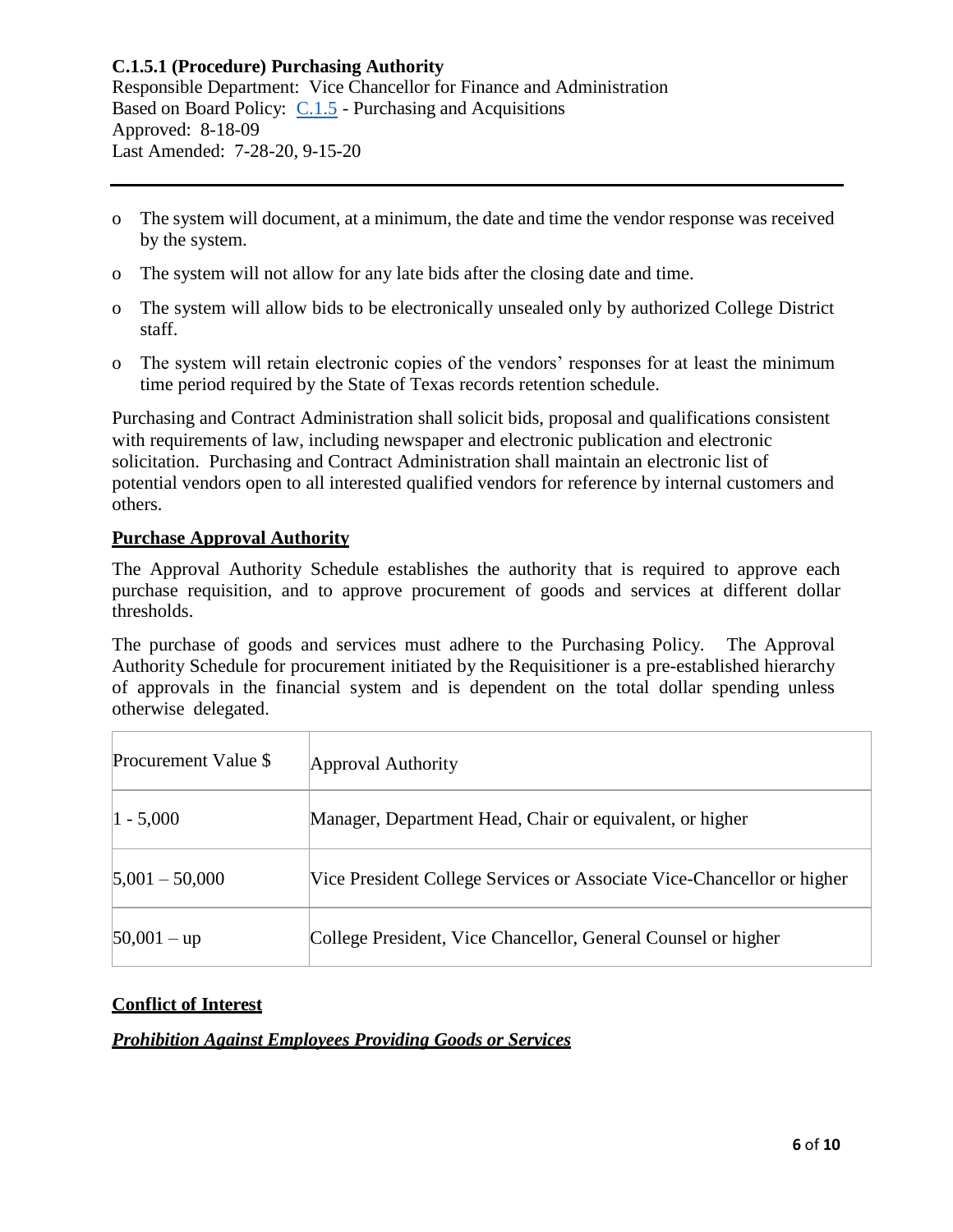Responsible Department: Vice Chancellor for Finance and Administration Based on Board Policy: [C.1.5](https://www.alamo.edu/siteassets/district/about-us/leadership/board-of-trustees/policies-pdfs/section-c/c.1.5-policy.pdf) - Purchasing and Acquisitions Approved: 8-18-09 Last Amended: 7-28-20, 9-15-20

College District employees shall not provide or seek to provide services to the College District for compensation outside the scope of College District employment or supplemental service assignments (see [D.2.5.1\)](https://www.alamo.edu/siteassets/district/about-us/leadership/board-of-trustees/policies-pdfs/section-d/d.2.5.1-procedure.pdf) or act or seek to act as a vendor to the College District.

The following shall not submit bids or proposals for goods or services or otherwise do business or seek to do business with the College District, unless the goods or services are procured through formal competitive procurement process:

- a. Members of a College District employee's immediate family (spouse, parent, son, daughter, brother or sister);
- b. Persons living in the same household as a College District employee; or
- c. A business entity in which a College District employee or any person under (a) or (b) above owns 10% or more of the voting stock, shares, or fair market value of the business entity, or \$15,000 or more of the fair market value of the business entity.

It is the employee's responsibility to disclose all such relationships to the College District prior to the beginning of the selection process. Failure to disclose such relationships described above may result in disciplinary action against the employee and termination of any contract or other relationship with the College District involving persons or entities described above.

### *Requirement to Report Potential Purchasing Conflicts of Interest*

The specific disclosure requirements of this section apply pursuant to Chapter 176 of the TEXAS LOCAL GOVERNMENT CODE to any Board member, the Chancellor, the Director, any assistant Director, any employee or agent of the Purchasing and Contract Administration Department, or counsel with responsibility for contract review with any responsibility for interaction with a particular vendor or potential vendor, and any employee or agent of the College District exercising discretion in the planning, recommending, selecting or contracting of a vendor (collectively, "Covered Agent"). No member of any procurement evaluation committee or other advisory body established by Purchasing and Contract Administration shall be allowed any such discretion to constitute such person a Covered Agent, that discretion in that aspect of the procurement process being reserved entirely to the Purchasing and Contract Administration Department, and the deliberations and notes of such committees shall be confidential.

Any Covered Agent must file a Form CIS with the Texas Ethics Commission within seven (7) calendar days after becoming aware that a vendor is considering entering into or has entered into a contract with the College District and any of the following factors pertain to a relationship between the Covered Agent and the vendor:

(1) The Covered Agent has an employment or other business relationship with the vendor resulting in the receipt of non-investment income by the Covered Agent exceeding \$2,000 in the 12-month period immediately preceding the date of first Covered Agent awareness of the potential or actual vendor relationship;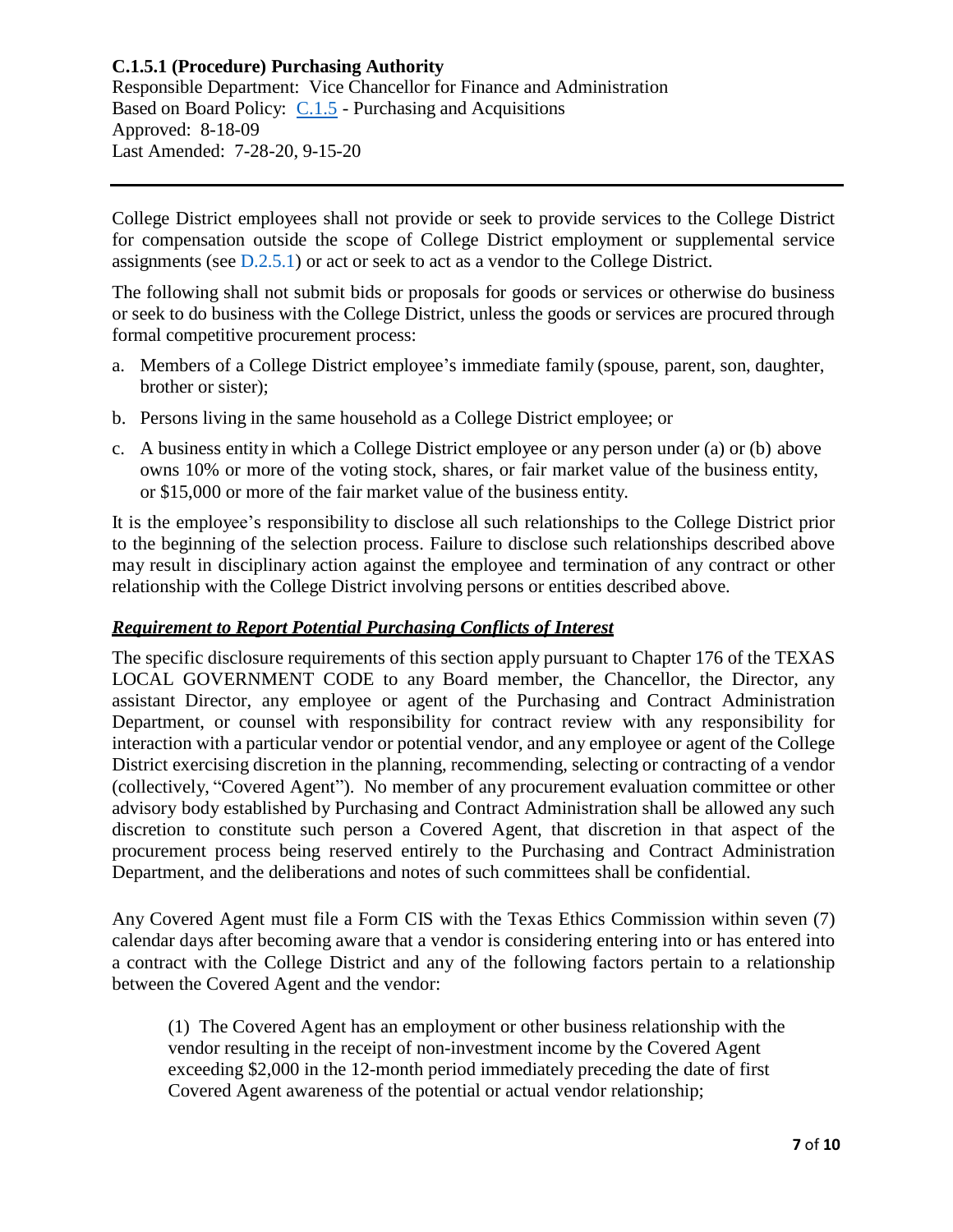Responsible Department: Vice Chancellor for Finance and Administration Based on Board Policy: [C.1.5](https://www.alamo.edu/siteassets/district/about-us/leadership/board-of-trustees/policies-pdfs/section-c/c.1.5-policy.pdf) - Purchasing and Acquisitions Approved: 8-18-09 Last Amended: 7-28-20, 9-15-20

> (2) Covered Agent or a family member within the third degree of consanguinity or the second degree of affinity has received anything of value from the vendor, other than food accepted as a guest or a political contribution, of an aggregate value of more than \$100 in the 12-month period immediately preceding the date of first Covered Agent awareness of the potential or actual vendor or relationship;

(3) Covered Agent is related within the first degree of consanguinity or affinity to the vendor.

# **Participating in Selection**

No College District employee shall participate in the selection of goods or services if the employee, a member of the employee's immediate family, or anyone living in the same household as the employee:

- 1. is seeking to provide the goods or services;
- 2. owns 10% or more of the voting stock, shares, or fair market value, or \$15,000 of the fair market value of;
- 3. is an employee, partner, officer, director, trustee, or consultant for;
- 4. is eligible to receive support for travel, or has received honoraria from;
- 5. was involved in establishing or incorporating; or
- 6. has a right to receive royalties from: an entity that submits a bid or proposal or otherwise seeks to provide goods or services to the College District.

It is the employee's responsibility to disclose all such relationships prior to the bidding/proposal/selection process. Failure to disclose such relationships described above may result in disciplinary action against the employee and termination of any contract or other relationship with the College District entities described above.

### **Prohibition Against Dividing Purchases**

An officer, employee, or agent of a college district commits an offense if the person with criminal negligence makes or authorizes separate, sequential, or component purchases to avoid the requirements of Education Code 44.031(a) or (b) or otherwise violates Section 44.031(a) or (b). An officer or employee of a college district commits an offense if the officer or employee knowingly violates Education Code 44.031 in any other manner.

"Component purchases" means purchases of the component parts of an item that in normal purchasing practices would be made in one purchase. "Separate purchases" means purchases, made separately, of items that in normal purchasing practices would be purchased in one purchase.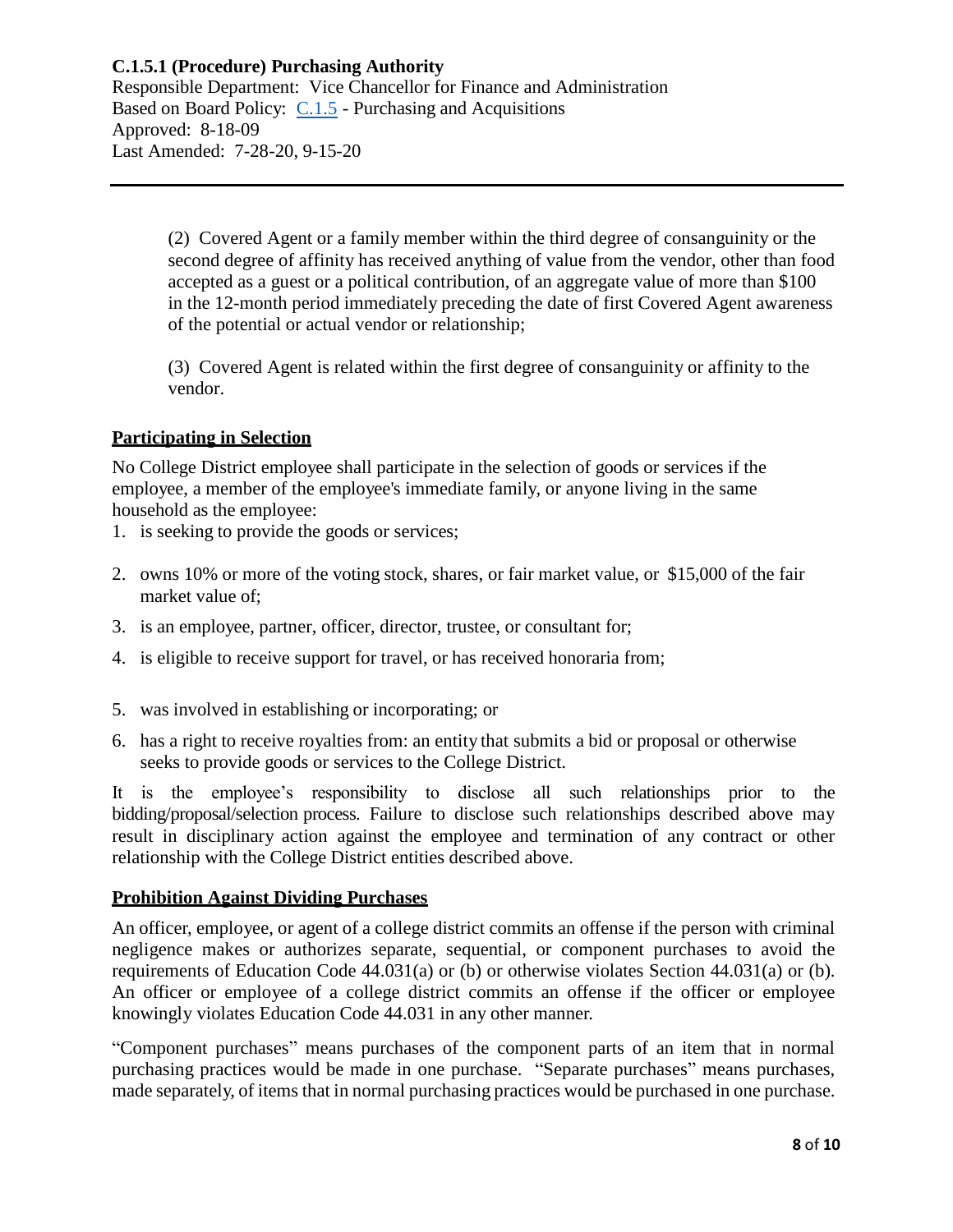Responsible Department: Vice Chancellor for Finance and Administration Based on Board Policy: [C.1.5](https://www.alamo.edu/siteassets/district/about-us/leadership/board-of-trustees/policies-pdfs/section-c/c.1.5-policy.pdf) - Purchasing and Acquisitions Approved: 8-18-09 Last Amended: 7-28-20, 9-15-20

"Sequential purchases" means purchases, made over a period, of items that in normal purchasing practices would be purchased in one purchase.

# **Notice of Award**

To ensure an effective process, clear communications and desired outcomes, the following process will be pursued. Purchasing will email to proposers/bidders a notice that it has made a recommendation for competitive procurements shortly before the release of that recommendation by publication in a Board of Trustees Committee agenda posted at the College District website. Any proposer/bidder for procurement may contact Purchasing & Contract Administration from the date of public release of the recommendation for a procurement for which they competed through the Friday immediately following such release with questions, comments or concerns regarding the recommendation. The College District's competitive proposal procedures are largely mandated by statute and do not permit the renegotiation of proposals after the submission deadline has passed, and its response may be limited by applicable procurement law. Pursuant to Policy [C.1.5](https://www.alamo.edu/siteassets/district/about-us/leadership/board-of-trustees/policies-pdfs/section-c/c.1.5-policy.pdf) (Purchasing and Acquisitions), the Chancellor or designee shall serve as hearing officer for proposer/bidder complaints regarding specifications or other elements of the procurement process.

## **Personal Purchases**

College District employees shall not be permitted to purchase goods or services for personal use through the College District. Notwithstanding the foregoing, the College District may make available to employees the opportunity to purchase in their private capacity certain items from

College District vendors, often on preferential terms, pursuant to vendor programs by reason of their College District employee status.

### **Delinquent Franchise Taxes**

Each corporation contracting with the College District shall certify that its franchise taxes are current. If the corporation is exempt from payment of franchise taxes or is an out-of-state corporation not subject to Texas franchise tax, it shall certify a statement to that effect. Making a false statement as to corporate franchise tax status shall be considered a material breach of the contract and shall be grounds for cancellation of the contract.

### **Sole Source**

Purchasing & Contract Administration may certify that there are no other functionally or professionally equivalent products or services in the marketplace and that the products or services can only be purchased from a sole source based on a demonstration of same by the Requisitioner. By this written certification, Purchasing & Contract Administration may by statute waive an otherwise applicable competitive procurement requirement and may make the purchase through established administrative procedures.